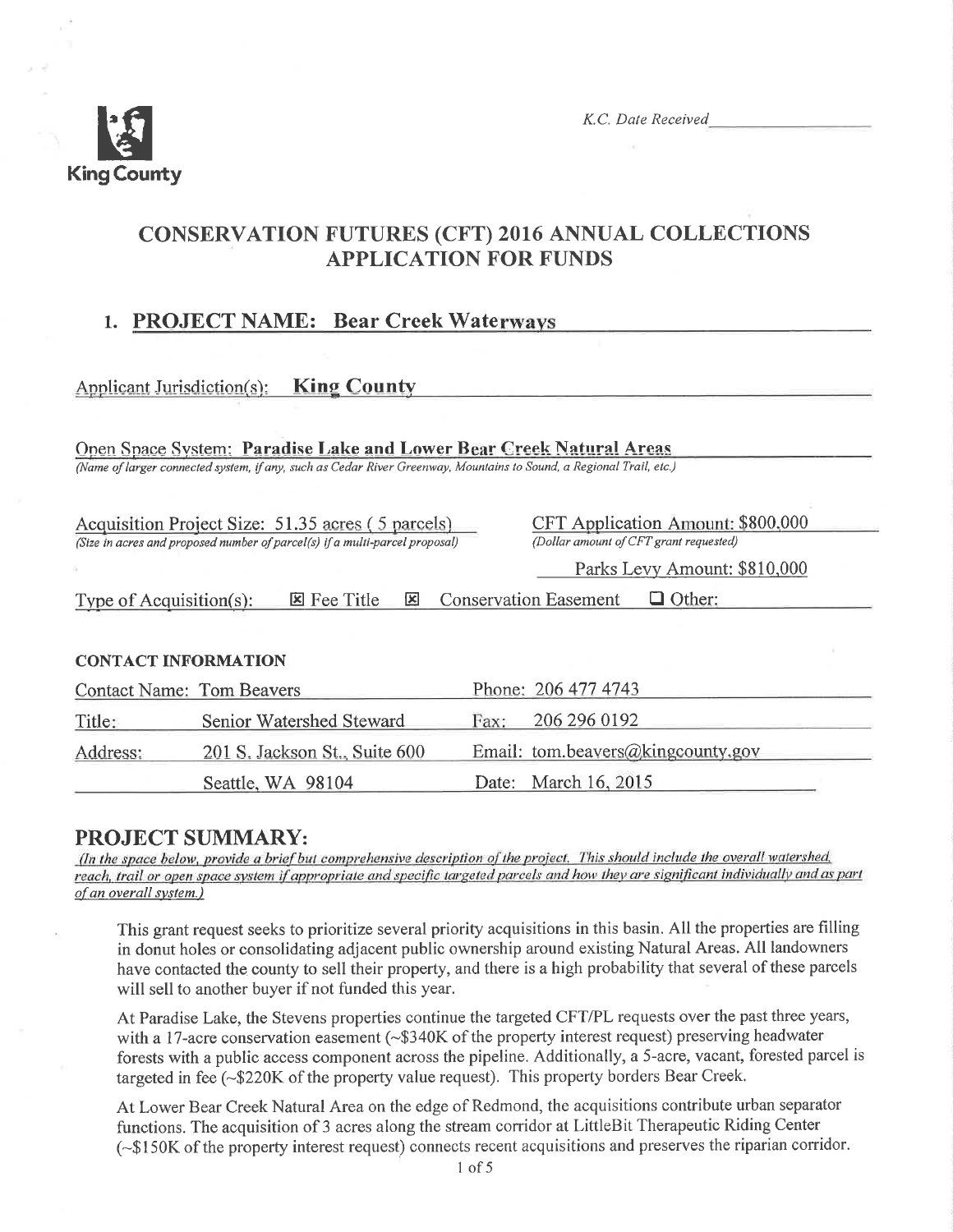The nearby Green parcels  $(-\$800K$  of the property interest request) contain 27 undeveloped acres of streams and associated wetlands contiguous with adjacent public property. The TDR program is interested in accepting these Lower Bear Creek development rights into their bank.

#### 1. OPEN SPACE RESOURCES

Please review the attached evaluation criteria. For the **proposed acquisition parcel(s)**, please mark those criteria that apply and thoroughly, yet succinctly, describe in the space below how the proposed acquisition satisfies each marked criteria. Please clearly describe how these criteria might be met at a landscape level, und how they upply to individual parcels. If restoration is part of the plan, please briefly describe the current condition and the hoped for restored condition that is the goal of the acquisition.

- $\boxtimes$  A. Wildlife habitat or rare plant reserve  $\Box$  E. Historic/cultural resources  $\boxtimes$  B. Salmon habitat and aquatic resources  $\Box$  F. Urban passive-use natural is
- 
- 

 $\boxtimes$  B. Salmon habitat and aquatic resources  $\Box$  F. Urban passive-use natural area/greenbelt<br> $\boxtimes$  C. Scenic resources  $\Box$  G. Park/open space or natural corridor additional

- 
- 図C. Scenic resources B. park/open space or natural corridor addition<br>图D. Community separator B. passive recreation opportunity/unmet needs Passive recreation opportunity/unmet needs
- 

Wildlife habitat or rare plant reserve - High -. This upland and aquatic habitat supports a variety of mammals including deer, black bear, cougar, and bobcat as well as many migratory birds.

Salmon habitat and aquatic resources - High: These properties are listed as needed acquisitions for implementation of the WRIA 8 Salmon Conservation Plan as Projects N268, N272, and N218. For the Stevens property, the primary goal is to protect the headwaters of Bear Creek by keeping this area in forest cover and preserving associated wetlands. The primary Waterways goal in reach A is to protect salmon runs and riverine habitat systems, encourage participation of property owners, and to foster stewardship through citizen and government partnerships, and environmental education. The salmonid species benefiting from this project are Chinook, coho, sockeye, steelhead, cutthroat, and kokanee. King County has been very successful working with property owners in Reach A during the Waterways 2000 program with over an 80% participation rate. This cooperative relationship has resulted in the purchase in fee of 120 acres, purchase of an additional 52 acres of conservation easements, and enrollment of over 200 acres in property tax reductions programs that retain conservation areas and rural land uses. The goal of the Green and Little Bit acquisitions is to protect undeveloped property along Reach 6 of Bear Creek. Following acquisition, the invasive plants on these properties would be removed and the areas would be planted with native plants. Large wood may be added to encourage pool development and sorting of sediment.

Scenic resources - High - The properties provide local views of continuous forest habitat and wetlands. The primary acquisition properties complement the scenic resources of the adjacent Paradise Lake and Lower Bear Creek Natural Areas. The Little Bit and Green properties provide important scenic views along Avondale Road and Novelty Hill Road, respectively, adjacent to the City of Redmond.

Community Separator - High - The Little Bit and Green properties will add to a greenbelt that helps define the City of Redmond. These properties border the urban growth line with the City of Redmond and they are along Bear Creek, a major regional waterway.

Park/open space or natural corridor addition - High - These properties contribute significantly to already protected habitat within the Paradise Lake and Lower Bear Creek Natural Areas. These properties, along with already protected public land and properties enrolled in the Public Benefit Rating System, provide a network of habitat connectivity along Bear Creek in this reach and into other Bear Creek drainage sub basins. On the Stevens Conservation Easement, the property owner has agreed to public access on the pipeline right of way.

Passive recreation opportunity/unmet needs – High- Acquisition of the Little Bit and Green properties will create and preserve passive recreation use such as hiking, walking, and biking. The City of Redmond has approached King County about an Easement across the Green properties to continue their multi use trail that runs between NE 95<sup>th</sup> St. and Union Hill road. The Little Bit acquisition allows public access between NE 106<sup>th</sup> St and Novelty Hill road.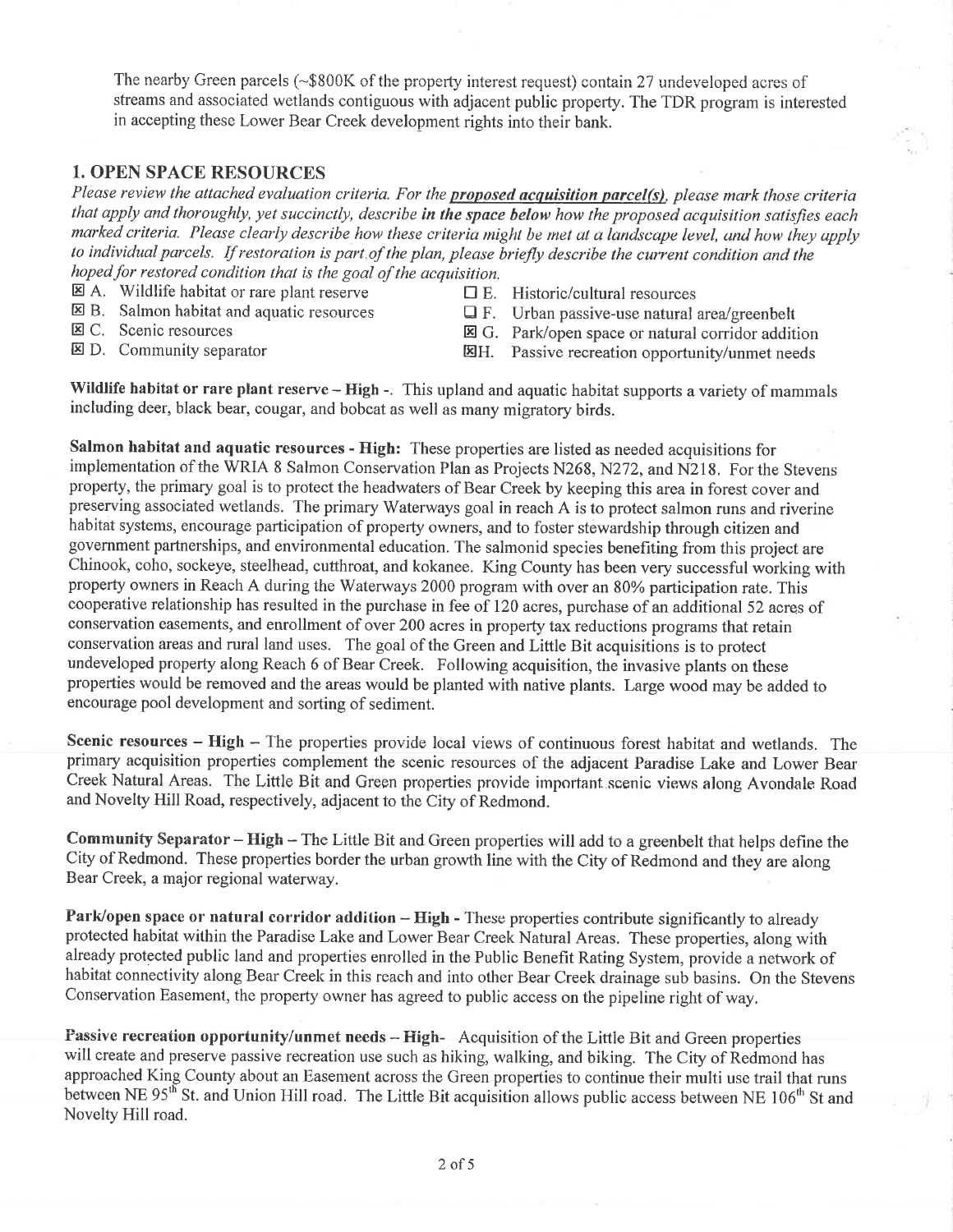#### 2. ADDITIONAL FACTORS

For the **proposed acquisition parcel(s)**, please mark all criteria that apply and thoroughly, yet succinctly, describe in the space below how the proposed acquisition satisfies each marked criteria.

- $\Box$  A. Educational/interpretive opportunity
- $\overline{\mathbf{E}}$  B. Threat of loss of open space resources
- $\Xi$  C. Ownership complexity/willing seller(s)/ownership interest proposed
- $\Box$  D. Partnerships Describe any public or private partnerships that will enhance this project
- E. Is the property identified in an adopted park, open space, comprehensive, or community plan?
- $\Box$  F. Transferable Development Credits (TDC) participation

Threat of loss of open space resources (Medium): The Green family prefers to sell the property to the County as Open Space. However, if the County is not interested, the owner is likely to sell it to a developer to develop the property as single family residences. Such action would have a serious impact on the open space resources.

Ownership complexity/wilting seller(s)/ownership interest proposed (Medium). The owners of all these properties have approached King County about a sale of the property.

Is the property identified in an adopted park, open space, comprehensive, or community plan? Yes, all the properties are identified in the WRIA 8 Salmon Conservation Plan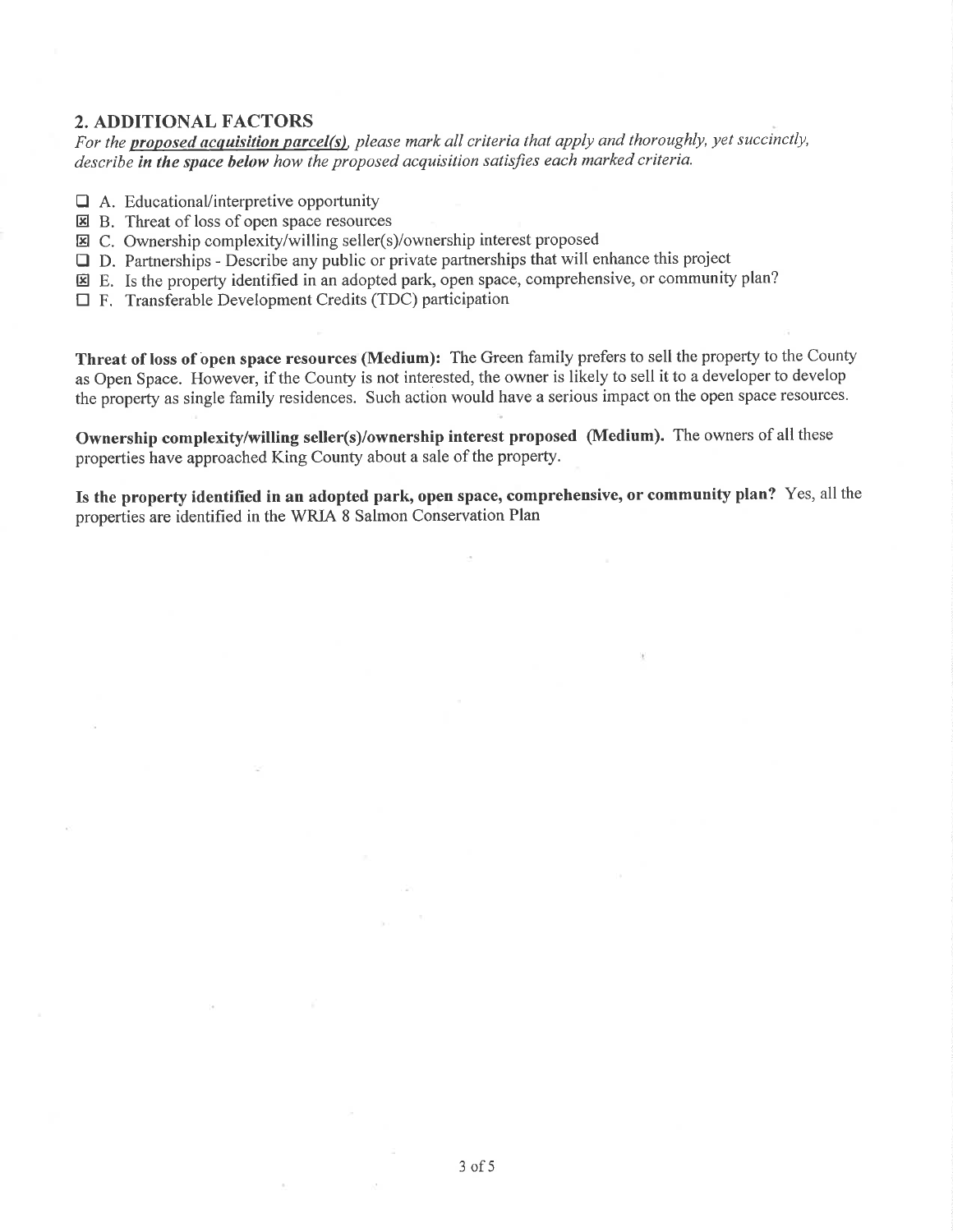#### 3. STEWARDSHIP AND MAINTENANCE

How will the property be stewarded and maintained? Does the property lend itself to volunteer stewardship opportunities? How will ongoing stewardship and maintenance efforts be funded?

King County's plan for providing site stewardship will be based on standards and protocols commonly accepted and followed by resource planners and land mangers charged with managing natural areas whose primary purpose and use is fish and wildlife habitat preservation. Basic site information will be gathered and incorporated into site management activities for both short and longer-term stewardship of the site. Depending on actual needs, funding for stewardship, maintenance or restoration will come from different sources, such as Surface Water Stewardship funds, but not from county general fund sources. Stewardship and Maintenance will be provided by King County Parks.

#### 4. PROJECT BUDGET

| 1) TOTAL CFT APPLICATION AMOUNT <sup>a-</sup> | CFT: \$800,000 |
|-----------------------------------------------|----------------|
| 2) TOTAL PEL APPLICATION AMOUNT <sup>b</sup>  | PEL: \$810,000 |

 $^a$ Allowable CFT acquisition costs (Ordinance 14714): The disbursement of funds shall be made only for capital proiect expenditures that include costs of acquiring real property, including interests in real property, and the following costs: the cost of related relocation of eligible occupants, cost of appraisal, cost of appraisal review, costs of title insurance, closing costs, pro rata real estate taxes, recording fees, compensating tax, hazardous waste substances reports, directly related staff costs and related legal and administrative costs, but shall not include the cost of preparing applications for conservation futures funds.  ${}^b$ King County projects only, if applicable.

#### Estimation of property value:

Briefly note how land values have been estimated (i.e., appraisal, property tax assessment, asking price, letter of value or other means).

The Stevens property valuation is based on recent appraisals of the property from previous CFT/PEL grant applications. The Little Bit property has been appraised. The Green properties are based on properry tax assessment.

| PROJECT COSTS                                          | ESTIMATED DOLLAR AMOUNT OR RANGE |  |  |
|--------------------------------------------------------|----------------------------------|--|--|
| Total property interest value                          | \$1,510,000                      |  |  |
| Stevens (CE) 16.8 acres                                | \$340,000                        |  |  |
| Stevens (fee) along Bear Creek                         | \$220,000                        |  |  |
| Little Bit (fee) 2.8 acres                             | \$150,000                        |  |  |
| Green (fee) 17.8 acres (western property)              | \$450,000                        |  |  |
| Green (fee) 8.79 (eastern property)                    | \$350,000                        |  |  |
| Title and appraisal work                               | 20,000                           |  |  |
| Closing, fees, taxes                                   | 15,000                           |  |  |
| Relocation                                             |                                  |  |  |
| Hazardous waste reports                                | 5,000                            |  |  |
| Directly related staff, administration and legal costs | 60,000                           |  |  |
| <b>Total Project Costs (CFT and other funds)</b>       | \$1,610,000                      |  |  |

| <b>MATCHING FUNDS: Existing Sources</b><br>(CFT can only provide a maximum of 50% of anticipated<br>project costs) | <b>DATE</b><br>(Expended or Committed) | <b>DOLLAR AMOUNT</b><br>(Expended or Committed) |
|--------------------------------------------------------------------------------------------------------------------|----------------------------------------|-------------------------------------------------|
|                                                                                                                    |                                        |                                                 |
|                                                                                                                    |                                        |                                                 |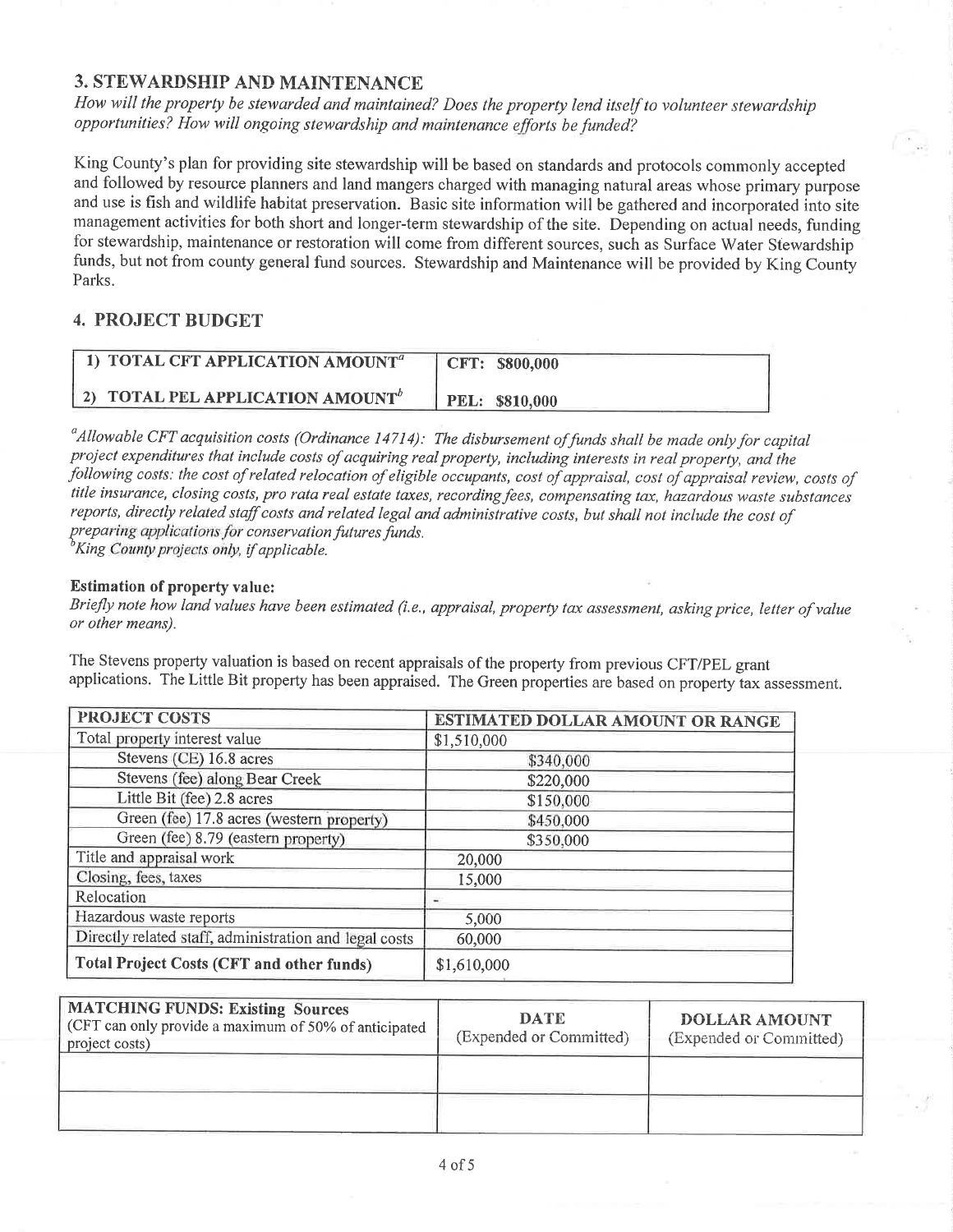| <b>Total CFT Funds Previously Received</b><br><b>This Project</b>             | none |
|-------------------------------------------------------------------------------|------|
| <b>Total Matching Funds and Past CFT Funds</b><br><b>Currently Identified</b> | none |
| <b>Unidentified Remaining Need</b>                                            |      |

Unidentified remaining match need: What funds are anticipated and what is the time frame? Please briefly discuss how the unidentified remaining match need above will be met.

The requested funds will purchase all the properties.

#### 5. IN-KIND CONTRIBUTIONS FROM PARTNERSHIPS

| <b>Brief Activity Description</b> | <b>Dollar Value of</b><br>In-kind<br>Contribution | <b>Status</b><br>(Completed or Proposed) | <b>Activity Date Range</b><br>(Completion Date or Proposed<br>Completion Date) |
|-----------------------------------|---------------------------------------------------|------------------------------------------|--------------------------------------------------------------------------------|
|                                   |                                                   |                                          |                                                                                |
|                                   |                                                   |                                          |                                                                                |
|                                   |                                                   |                                          |                                                                                |
| <b>TOTAL</b>                      |                                                   |                                          |                                                                                |

#### 6. ATTACHED MAPS (*Two maps are now required: 1) site map and 2) general location map; you* may also include one additional map, aerial photo or site photo)

8  $\frac{1}{2}$  x 11" maps are preferred, but 11 x 17" is acceptable if folded and hole-punched for insertion into a three-ring binder.

Site Map that shows the following:

- Each parcel proposed for acquisition in yellow or distinct shading and an indication of any parcel proposed for less than fee simple acquisition, such as a conservation easement;
- Location of any proposed development to the site such as parking, trails or other facilities;
- Location of any proposed site restoration;
- Existing adjacent public (local, state or federal) parks or open spaces labeled and shown in dark green or distinct shading.

Location Map that shows the following:

- Other permanently protected open spaces (private, non-profit, institutional, etc.) shown in light green or distinct shading;
- . Major water courses such as creeks, rivers, Iakes or wetlands;
- . Major roads, arterial roads or regional trails.
- Map scale: This map should show approximately a ten-mile radius around the proposed acquisition(s).